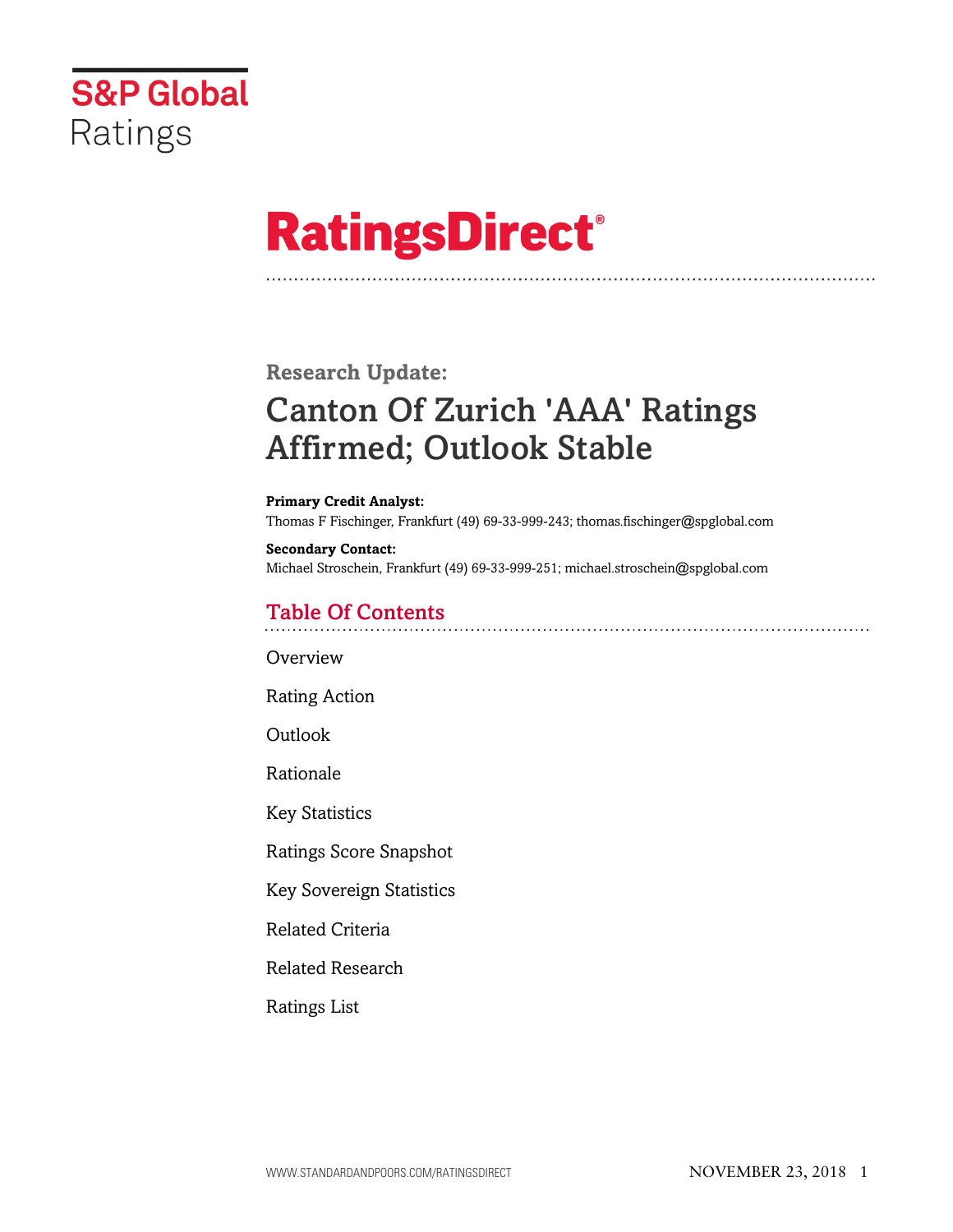## **Research Update:**

## Canton Of Zurich 'AAA' Ratings Affirmed; Outlook Stable

## <span id="page-1-0"></span>**Overview**

- We believe the canton is well positioned to weather potential challenges to its budgetary performance.
- We anticipate that the canton will be able to maintain its overall low debt burden despite upcoming deficits after capital accounts.
- We are affirming our 'AAA' ratings on Zurich.
- <span id="page-1-1"></span>• The outlook is stable.

### Rating Action

On Nov. 23, 2018, S&P Global Ratings affirmed its 'AAA' long-term issuer credit ratings on the Swiss Canton of Zurich. The outlook is stable.

<span id="page-1-2"></span>We also affirmed our 'AAA' issue rating on Zurich's senior unsecured debt.

## **Outlook**

The stable outlook reflects our expectation that the canton's financial management will successfully keep forecast deficits under control and limit debt intake. We believe that the canton will digest the effects of the imminent corporate tax reform without significant drawbacks to its budgetary performance.

#### Downside scenario

All other things remaining equal, we could lower the rating if the cantonal bank were to call upon the canton for support. However, we currently view this scenario as unlikely.

### <span id="page-1-3"></span>Rationale

The ratings on Zurich reflect the extremely predictable and supportive institutional framework for Swiss cantons. Zurich is by far the largest cantonal contributor to the Swiss equalization system. The canton benefits from excellent economic fundamentals, with very high GDP per capita and low unemployment rates compared globally. We regard the canton's financial situation as healthy, with low but rising debt and excellent liquidity. We see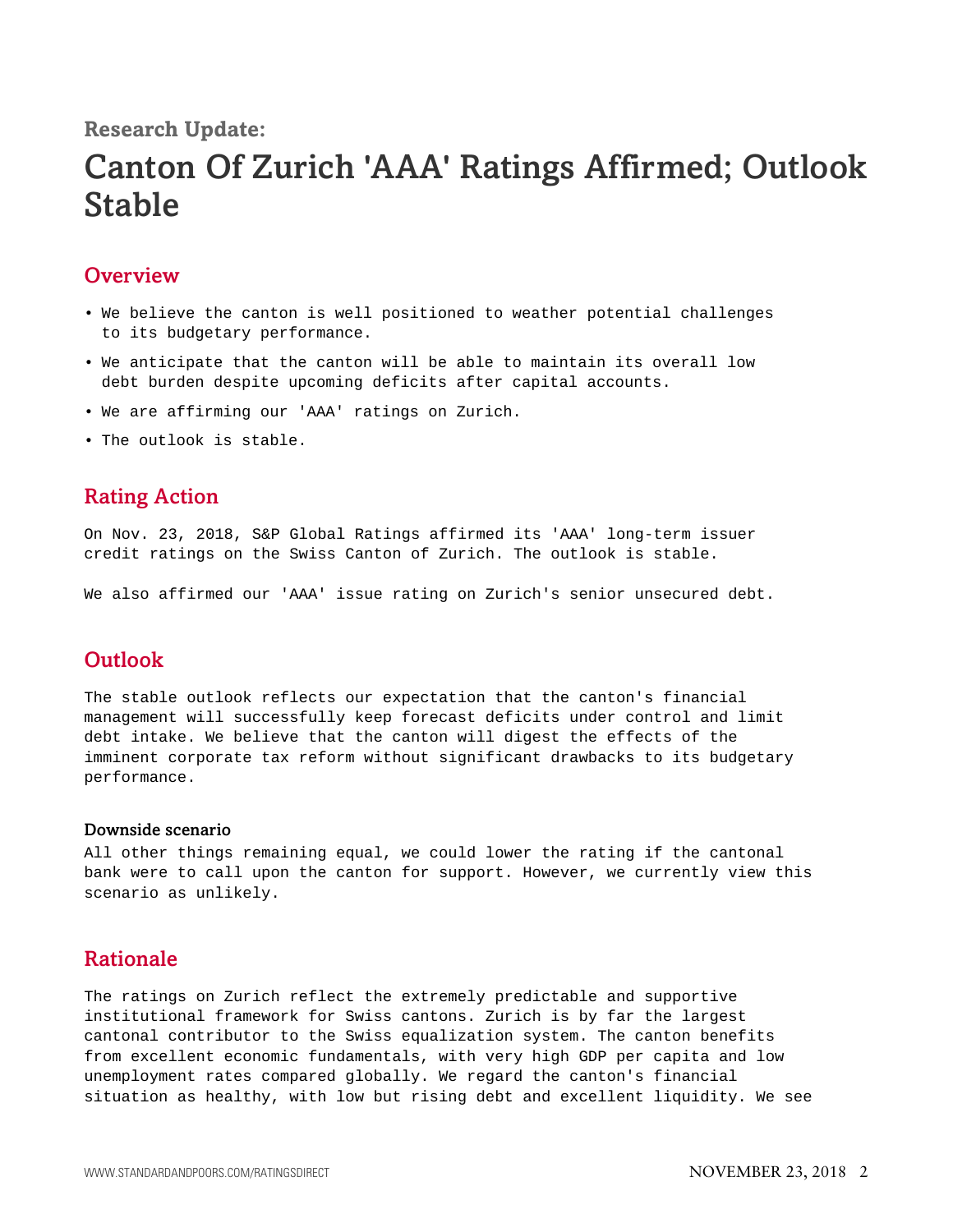the potentially sizable contingent liabilities stemming from its guarantee for practically all liabilities of its cantonal bank Zuercher Kantonalbank (ZKB) as the canton's main credit risk; it is currently mitigated by the bank's high stand-alone creditworthiness.

#### Accounting for 21% of Swiss GDP, Zurich is an economic heavyweight

The institutional framework under which Swiss cantons operate provides equalization transfers to economically weaker cantons. Zurich is the largest of only seven cantonal contributors to weaker cantons due to its very favorable economic and financial profile. Following a system evaluation, the federal government, together with the cantons, is aiming to reduce the total distributions payable under the equalization system for donor cantons like Zurich by 2020. For 2019, the canton is obliged to pay Swiss franc (CHF) 487 million (about €430 million or equivalent to 3.2% of operating revenues) to other cantons.

The Swiss cantons' institutional framework is mature and extremely predictable, in our view, with major reforms being planned well in advance and widely discussed, notably between the Confederation and the cantons, and among the cantons themselves. The Swiss Confederation is currently preparing a nationwide corporate tax reform (TP17 or STAF, see "Related Research" below), which might take effect by 2020 if approved in a national referendum, likely to take place in May 2019. In short, the reform provides for the discontinuation of certain tax privileges of foreign holdings, domiciliary, and mixed companies. Zurich is less affected by the reform than other cantons as it collects only a negligible amount of taxes from these special-status companies, the canton may therefore predominately be affected by the second-round effects of the reform--that is, when other cantons change their tax codes or rates. In our view, the canton is adequately prepared to handle the reform's impact. Zurich's financial management includes the estimated effects of the tax reform in its financial planning till 2022 with lower tax revenues of about 1.2% of operating revenues, which we deem manageable.

Zurich has a very strong regional economy, with high wealth levels relative to national and international peers. We estimate Zurich's GDP per capita will reach more than CHF100,000 (about €88,000) in 2019, making the canton one of the wealthiest regions globally. The canton is Switzerland's financial center, and it contributes more than one-fifth of national gross value added. Unemployment is very low and declining, with 2.3% unemployed (September 2018), down 1 percentage point year-on-year. In light of the generally resilient economic structure in Switzerland and the canton, we do not expect unemployment rates of the canton to change structurally over the next few years.

All Swiss cantons have the right to set rates for income, wealth, corporate profit, and capital, granting Zurich high revenue flexibility. The canton's overall budgetary flexibility should enable it to weather changes in the medium term. Even though tax competition between cantons, as well as public opposition, might somewhat limit the canton's ability to raise taxes, the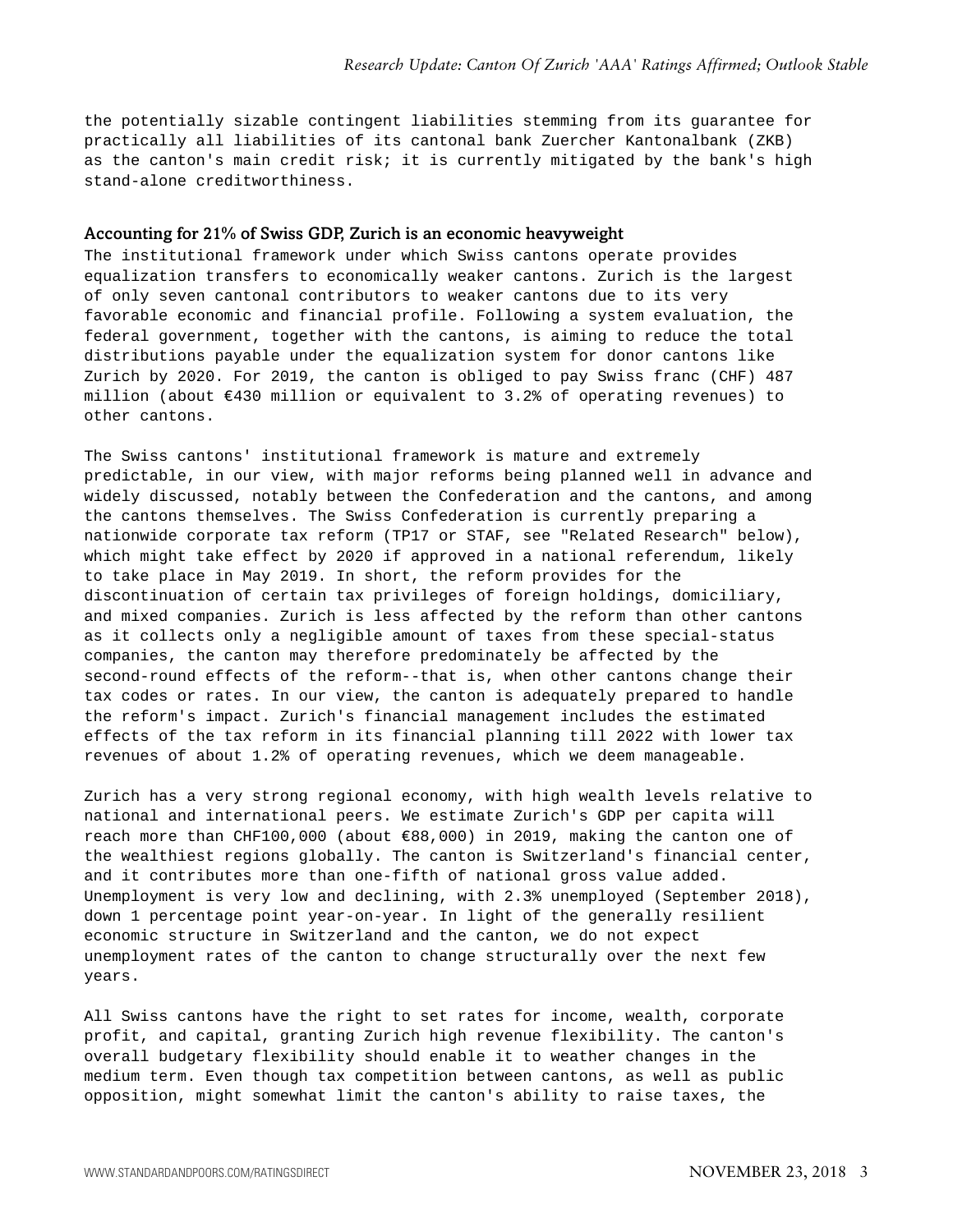medium-term balancing requirement offsets this effect, and we anticipate that the canton's management would use its flexibility, if needed.

#### Less rosy budgetary times ahead

The canton outperformed its budget in 2017, as it did the year before, and achieved its second consecutive surplus after capital accounts. The actuals benefited from higher-than-budgeted tax revenues and higher dividends but also contained expenditures. We do not believe that the canton will be able to achieve surpluses after capital accounts, but our base-case assumes that the canton will be able to outperform its current financial planning due to its cautious budgeting approach.

We expect the average operating balance to remain below 5% of adjusted operating revenues and a small deficit after capital accounts of about 1% of adjusted total revenues on average over five years in our base-case scenario, up until 2020. Overall, we view the canton's financial management as very strong, due to its approval-based annual budgeting process and very prudent long-term planning. Zurich's strong commitment to balancing accounts is seen in its medium-term

balancing requirement, which calls for an automatic consolidation program if, for the rolling eight-year period of four previous and four future years, the accounts do not balance. The cantonal management does not employ derivatives, but two consolidated cantonal hospitals have signed four derivatives for hedging purposes. The supervisory board (Spitalrat) controls these contracts and has the right to sign potential new contracts without requiring prior approval from the cantonal finance department. We believe that the canton would ultimately bear the risk of such transactions. We view the signing of derivatives as an unusual task for a hospital's supervisory board, given that the members' knowhow and responsibilities are firmly in health care.

We expect Zurich's tax-supported debt ratio to increase slightly to levels just below 50% of operating revenues until 2021. The debt ratio will also depend on the canton's discretionary use of its ample cash reserves. Due to the pension fund's very high coverage ratio, we regard Zurich's unfunded pension liabilities as limited. The canton's cost of debt is very low, with negative interest rates for short-term borrowings and high demand for cantonal debt. As of end-September 2018, the canton has no debt at variable rates or denominated in foreign exchange, but may do so in future depending on management's risk appetite.

The canton has provided a legal guarantee for practically all of ZKB's liabilities, which we view as the canton's main contingent liability. The bank's balance sheet size is nearly 11 times the canton's total revenues, which we believe highlights the heavy impact that significant problems at the bank would have on the canton's creditworthiness. The bank is qualified as systemically important by the Swiss banking supervisory authority and therefore has to fulfill additional reporting and capital requirements. We currently see a very low likelihood that the canton would be called to support the bank, reflected in our assessment of the bank's stand-alone credit profile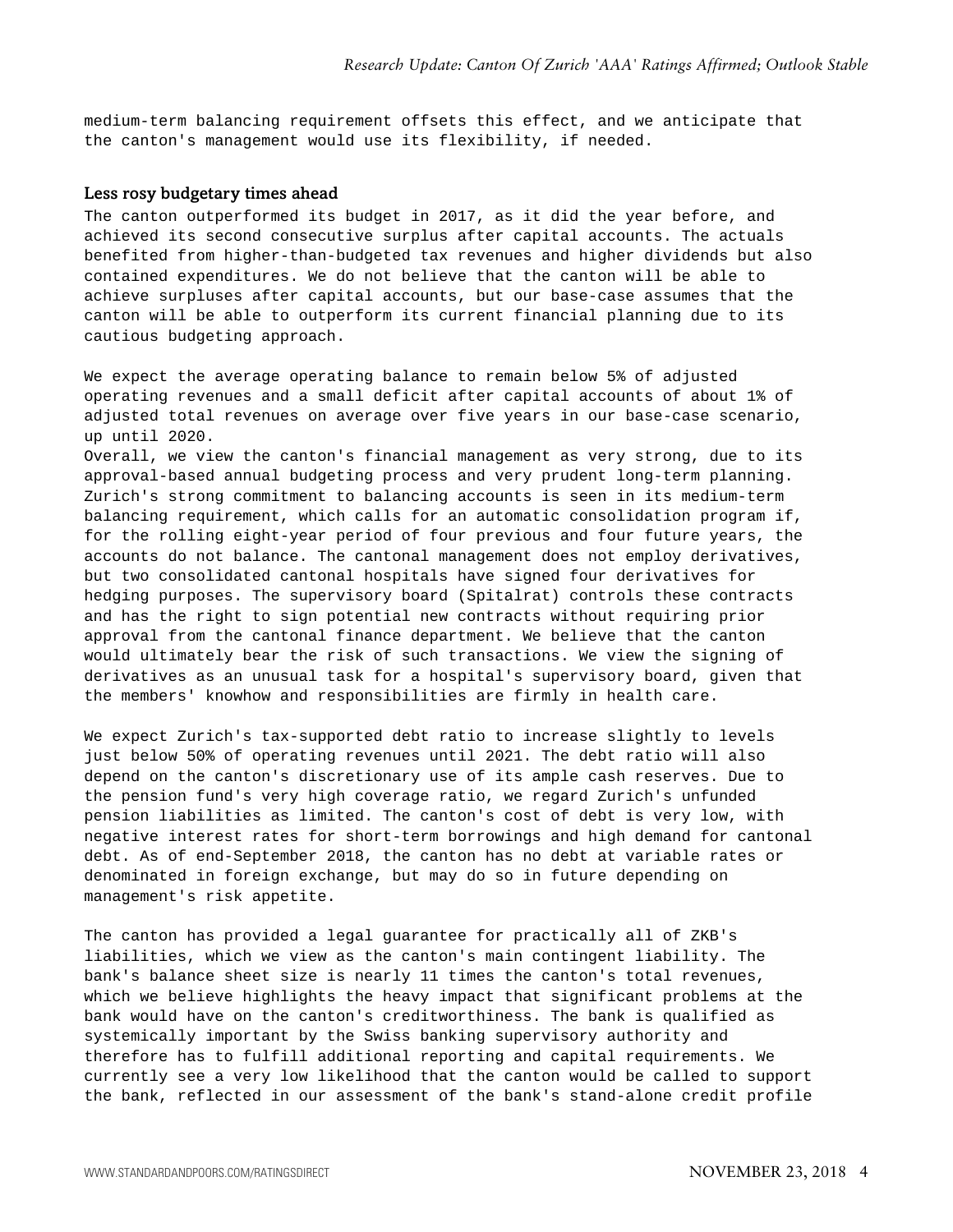at 'aa-'. Consequently, we currently assess the canton's contingent liabilities as moderate.

We view Zurich's liquidity as exceptional. Our assessment takes into account the canton's high cash reserves and strong access to Switzerland's deep and liquid capital market. The canton's net free cash and committed credit line covers more than 2x the yearly debt service, benefiting from low debt falling due in 2019. We note that the canton has reduced the amount of liquid assets because cash holdings are costly for the canton due to the current interest rate environment in Switzerland. In our view, the canton has highly predictable cash flows, which form the basis of its liquidity planning. Yearly interest payments are low and stable at about 1% of operating revenues. Zurich plans for a minimum cash position of about CHF500 million, slightly below 4% of operating expenditures. We factor our view of the canton's access to external liquidity as strong into our assessment of its liquidity. This is in line with our favorable view of Switzerland's banking sector (see "Banking Industry Country Risk Assessment: Switzerland," published Nov. 6, 2017, on RatingsDirect).

## <span id="page-4-0"></span>Key Statistics

#### **Table 1**

| <b>Zurich (Canton of) Selected Indicators</b>           |                         |        |        |        |              |             |              |          |  |
|---------------------------------------------------------|-------------------------|--------|--------|--------|--------------|-------------|--------------|----------|--|
|                                                         | Fiscal year end Dec. 31 |        |        |        |              |             |              |          |  |
| CHF mil.                                                | 2015                    | 2016   | 2017   | 2018bc | 2019bc       | 2020bc      | 2021bc       | 2022bc   |  |
| Operating revenues                                      | 14,175                  | 14,597 | 15,000 | 15,193 | 15,391       | 15,800      | 15,805       | 16,002   |  |
| Operating expenditures                                  | 13,674                  | 13,620 | 14,004 | 14,611 | 14,975       | 15,163      | 15,434       | 15,693   |  |
| Operating balance                                       | 500                     | 978    | 996    | 582    | 416          | 637         | 371          | 309      |  |
| Operating balance (% of operating<br>revenues)          | 3.5                     | 6.7    | 6.6    | 3.8    | 2.7          | 4.0         | 2.3          | 1.9      |  |
| Capital revenues                                        | 29                      | 56     | 41     | 41     | 37           | 39          | 49           | 36       |  |
| Capital expenditures                                    | 1,184                   | 729    | 959    | 1,004  | 1,049        | 1,051       | 969          | 953      |  |
| Balance after capital accounts                          | (655)                   | 304    | 78     | (381)  | (596)        | (375)       | (549)        | (608)    |  |
| Balance after capital accounts (% of total<br>revenues) | (4.6)                   | 2.1    | 0.5    | (2.5)  | (3.9)        | (2.4)       | (3.5)        | (3.8)    |  |
| Debt repaid                                             | 225                     | 500    | 1,200  | 207    | 250          | 850         | 175          | 300      |  |
| Gross borrowings                                        | $\Omega$                | 50     | 1,725  | 581    | 838          | 1,223       | 706          | 905      |  |
| Balance after borrowings                                | (807)                   | 119    | 647    | 0      | $\mathbf{0}$ | $\mathbf 0$ | $\mathbf{0}$ | $\Omega$ |  |
| Modifiable revenues (% of operating<br>revenues)        | 71.4                    | 73.6   | 70.5   | 72.3   | 71.1         | 70.6        | 71.9         | 73.4     |  |
| Capital expenditures (% of total<br>expenditures)       | 8.0                     | 5.1    | 6.4    | 6.4    | 6.5          | 6.5         | 5.9          | 5.7      |  |
| Direct debt (outstanding at year-end)                   | 5,124                   | 5,737  | 5,638  | 6,012  | 6.600        | 6,973       | 7,504        | 8,109    |  |
| Direct debt (% of operating revenues)                   | 36.1                    | 39.3   | 37.6   | 39.6   | 42.9         | 44.1        | 47.5         | 50.7     |  |
| Tax-supported debt (outstanding at<br>year-end)         | 5,136                   | 5,749  | 5,650  | 6,024  | 6,612        | 6,985       | 7,516        | 8,121    |  |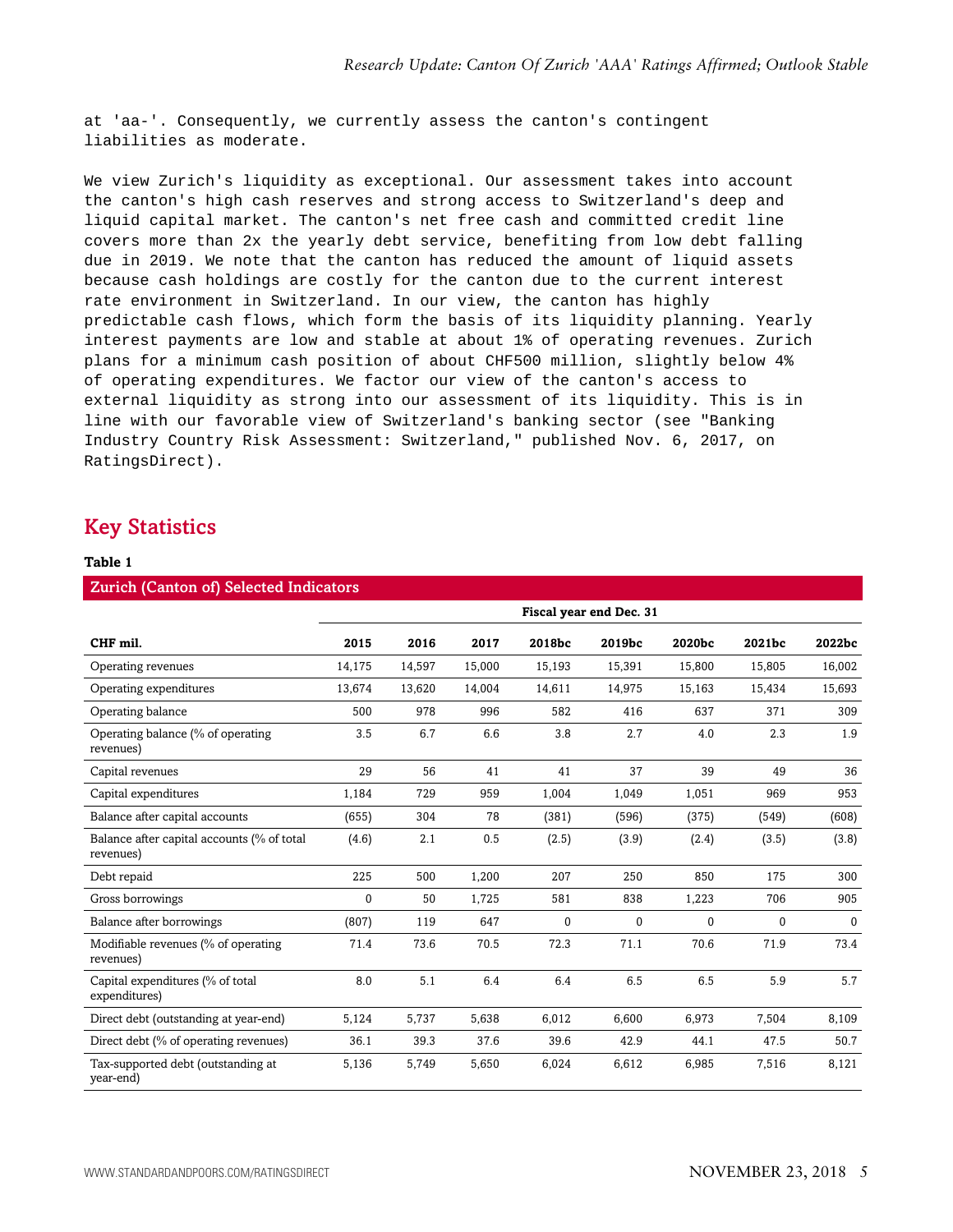#### **Table 1**

### Zurich (Canton of) Selected Indicators (cont.) **Fiscal year end Dec. 31 CHF mil. 2015 2016 2017 2018bc 2019bc 2020bc 2021bc 2022bc** Tax-supported debt (% of consolidated operating revenues) 36.2 39.4 37.7 39.7 43.0 44.2 47.6 50.8 Interest (% of operating revenues) 1.3 0.7 0.7 0.6 0.5 0.5 0.5 0.6 Local GDP per capita (single units) 96,613 96,313 96,727 98,623 100,369 102,216 104,158 109,034 National GDP per capita (single units) 78,569 78,436 78,803 81,353 83,151 84,974 86,827 N.A.

The data and ratios above result in part from S&P Global Ratings' own calculations, drawing on national as well as international sources, reflecting S&P Global Ratings' independent view on the timeliness, coverage, accuracy, credibility, and usability of available information. The main sources are the financial statements and budgets, as provided by the issuer. bc--Base case reflects S&P Global Ratings' expectations of the most likely scenario. N/A--Not applicable. N.A.--Not available. N.M.--Not meaningful.

## <span id="page-5-0"></span>Ratings Score Snapshot

#### **Table 2**

#### Zurich (Canton of) Ratings Score Snapshot

| <b>Key Rating Factors</b>      |                                      |  |
|--------------------------------|--------------------------------------|--|
| <b>Institutional Framework</b> | Extremely predictable and supportive |  |
| Economy                        | Very strong                          |  |
| <b>Financial Management</b>    | Very strong                          |  |
| <b>Budgetary Flexibility</b>   | Strong                               |  |
| <b>Budgetary Performance</b>   | Average                              |  |
| Liquidity                      | Exceptional                          |  |
| Debt Burden                    | Low                                  |  |
| <b>Contingent Liabilities</b>  | Moderate                             |  |

S&P Global Ratings bases its ratings on local and regional governments on the eight main rating factors listed in the table above. Section A of S&P Global Ratings' "Methodology For Rating Non-U.S. Local And Regional Governments," published on June 30, 2014, summarizes how the eight factors are combined to derive the foreign currency rating on the government.

## <span id="page-5-1"></span>Key Sovereign Statistics

<span id="page-5-2"></span>• Switzerland Ratings Affirmed At 'AAA/A-1+'; Outlook Stable, Nov. 16, 2018

## Related Criteria

- Criteria Governments International Public Finance: Methodology For Rating Non-U.S. Local And Regional Governments, June 30, 2014
- Criteria Governments International Public Finance: Methodology And Assumptions For Analyzing The Liquidity Of Non-U.S. Local And Regional Governments And Related Entities And For Rating Their Commercial Paper Programs, Oct. 15, 2009
- General Criteria: Use Of CreditWatch And Outlooks, Sept. 14, 2009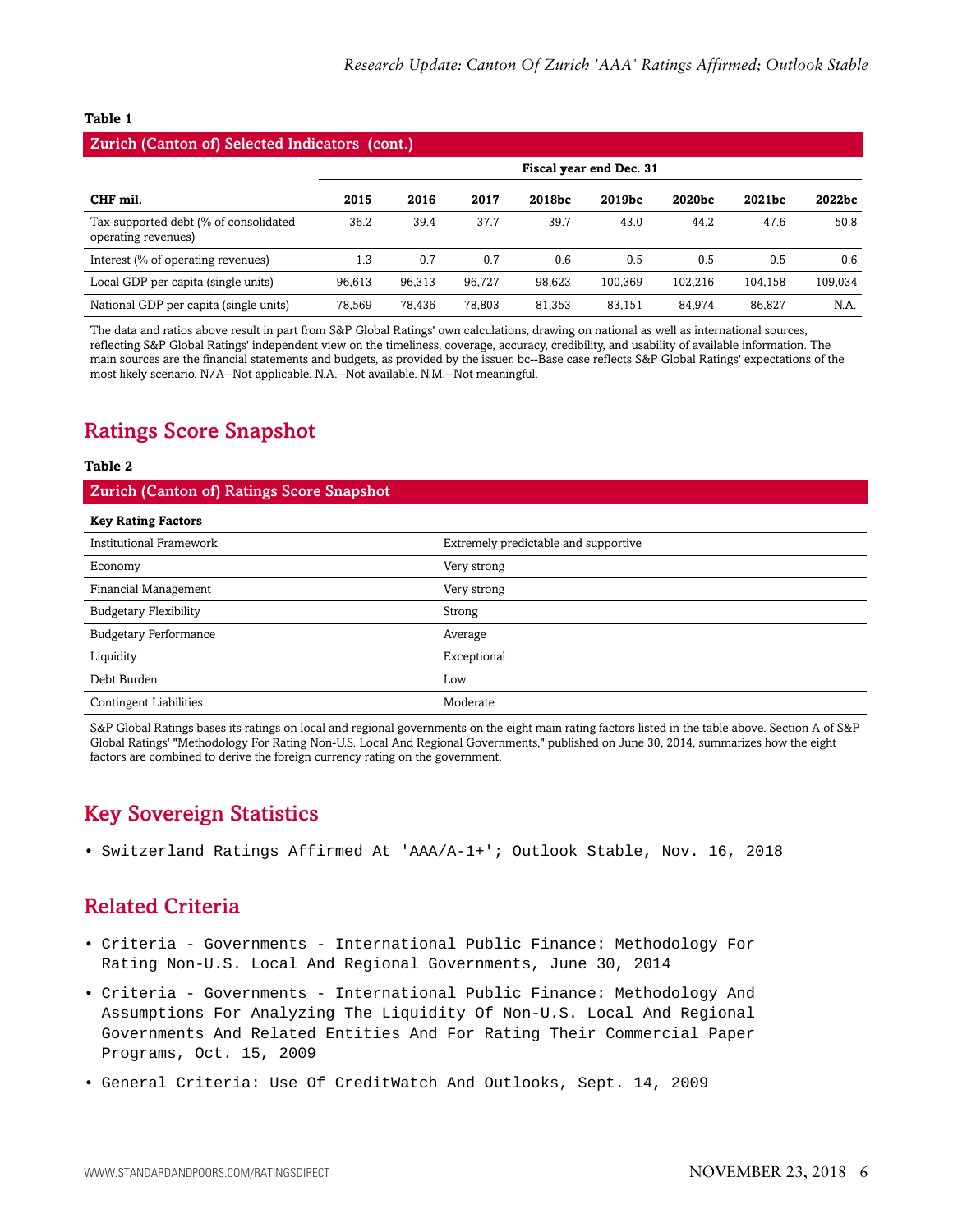## <span id="page-6-0"></span>Related Research

- International Public Finance Rating Trends: German, Austrian, And Swiss Local And Regional Governments, Oct. 22, 2018
- Will The Swiss Tax Reform Plan TP 17 Cost Some Cantons More Than Others? Aug. 29, 2018
- Default, Transition, and Recovery: 2017 Annual International Public Finance Default Study And Rating Transitions, June 11, 2018
- Switzerland Ratings Affirmed At 'AAA/A-1+'; Outlook Stable, Nov. 16, 2018
- Considerable Tax Inflows Will Curtail German, Swiss, And Austrian Local And Regional Government Borrowing In 2018, Feb. 22, 2018
- Banking Industry Country Risk Assessment: Switzerland, Nov. 6, 2017
- Institutional Framework Assessments For International Local And Regional Governments, Nov. 6, 2018
- Public Finance System Overview: Swiss Cantons, Nov. 20, 2018
- Sovereign Risk Indicators, Oct. 11, 2018. Interactive version available at http://www.spratings.com/sri

In accordance with our relevant policies and procedures, the Rating Committee was composed of analysts that are qualified to vote in the committee, with sufficient experience to convey the appropriate level of knowledge and understanding of the methodology applicable (see 'Related Criteria And Research').

At the onset of the committee, the chair confirmed that the information provided to the Rating Committee by the primary analyst had been distributed in a timely manner and was sufficient for Committee members to make an informed decision. After the primary analyst gave opening remarks and explained the recommendation, the Committee discussed key rating factors and critical issues in accordance with the relevant criteria. Qualitative and quantitative risk factors were considered and discussed, looking at track-record and forecasts.

The committee's assessment of the key rating factors is reflected in the Ratings Score Snapshot above.

The chair ensured every voting member was given the opportunity to articulate his/her opinion. The chair or designee reviewed the draft report to ensure consistency with the Committee decision. The views and the decision of the rating committee are summarized in the above rationale and outlook. The weighting of all rating factors is described in the methodology used in this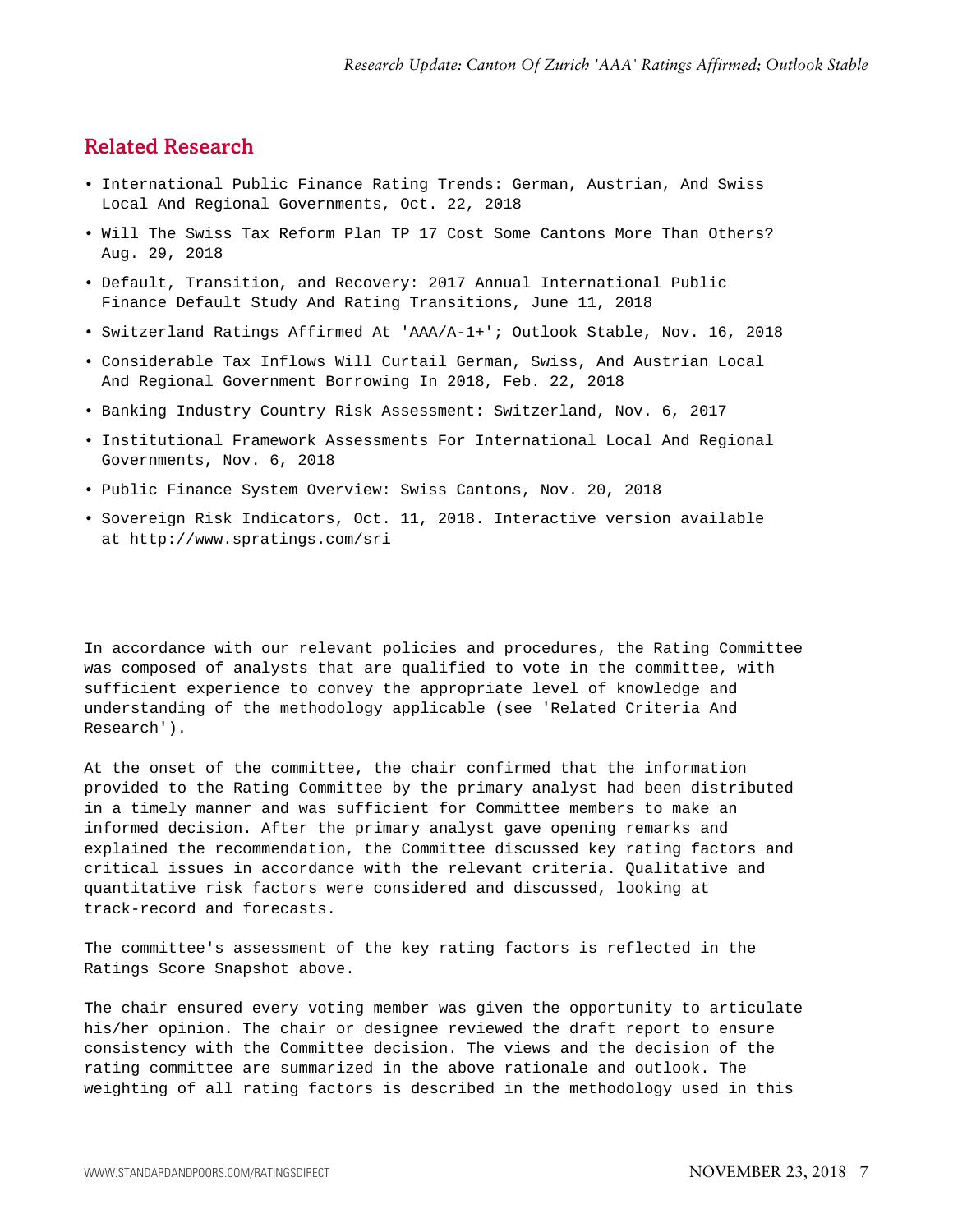<span id="page-7-0"></span>rating action (see 'Related Criteria And Research').

## Ratings List

Ratings Affirmed

Zurich (Canton of) Issuer Credit Rating AAA/Stable/-- Senior Unsecured AAA

#### **Additional Contact:**

EMEA Sovereign and IPF; SovereignIPF@spglobal.com

Certain terms used in this report, particularly certain adjectives used to express our view on rating relevant factors, have specific meanings ascribed to them in our criteria, and should therefore be read in conjunction with such criteria. Please see Ratings Criteria at www.standardandpoors.com for further information. Complete ratings information is available to subscribers of RatingsDirect at www.capitaliq.com. All ratings affected by this rating action can be found on S&P Global Ratings' public website at www.standardandpoors.com. Use the Ratings search box located in the left column. Alternatively, call one of the following S&P Global Ratings numbers: Client Support Europe (44) 20-7176-7176; London Press Office (44) 20-7176-3605; Paris (33) 1-4420-6708; Frankfurt (49) 69-33-999-225; Stockholm (46) 8-440-5914; or Moscow 7 (495) 783-4009.